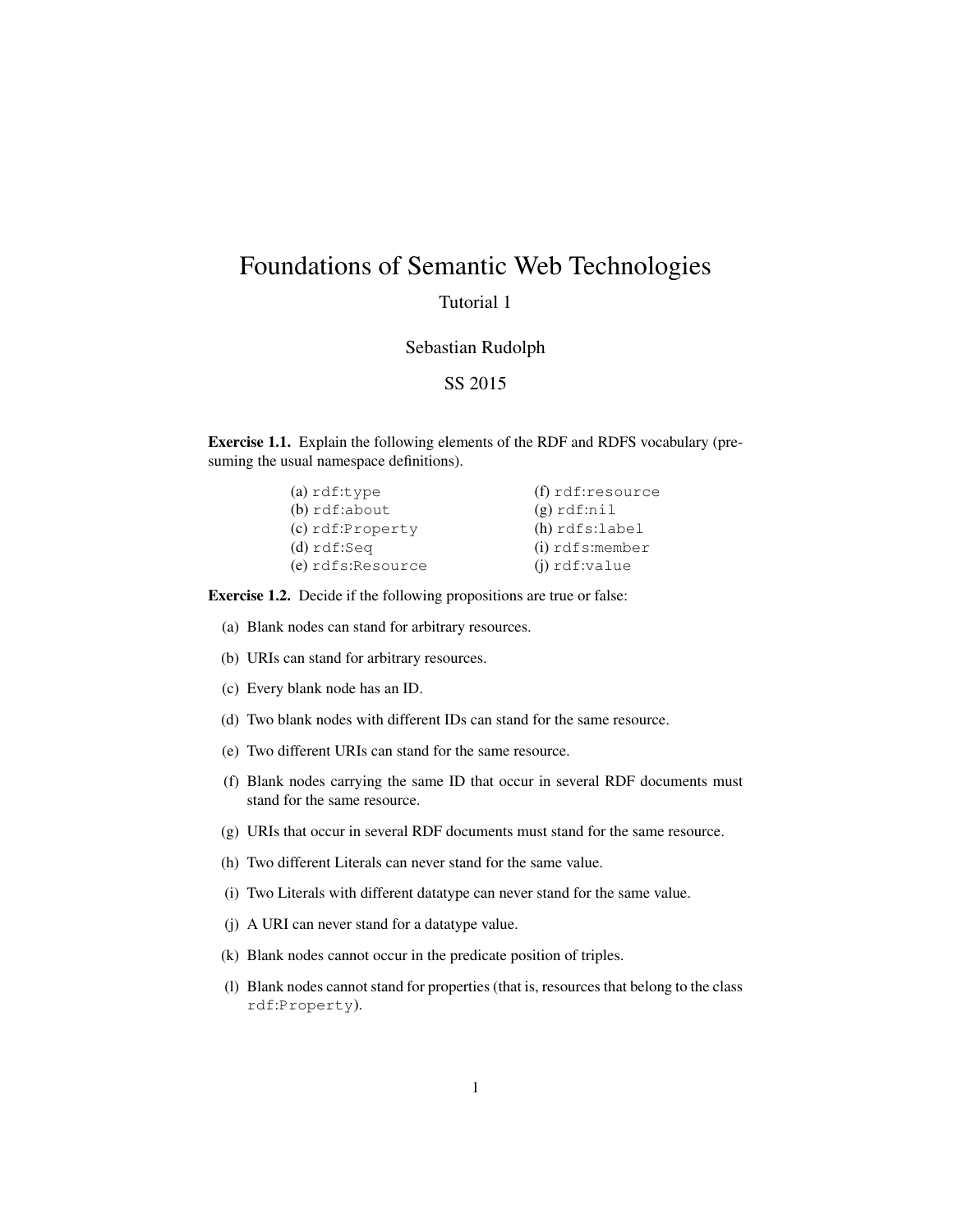Exercise 1.3. Consider the following RDF document:

```
<rdf:RDF
 xmlns:rdf="http://www.w3.org/1999/02/22-rdf-syntax-ns#"
 xmlns:rdfs="http://www.w3.org/2000/01/rdf-schema#"
 xmlns:iswww="http://sw.edu/#"
>
<rdf:Description rdf:about="http://sw.edu/#germany">
  <rdf:type rdf:resource="http://sw.edu/#country" />
</rdf:Description>
<rdf:Description rdf:about="http://sw.edu/#capital_of">
  <rdf:type
  rdf:resource="http://www.w3.org/1999/02/22-rdf-syntax-ns#Property"/
 >
  <rdfs:domain rdf:resource="http://sw.edu/#city" />
  <rdfs:range rdf:resource="http://sw.edu/#country" />
</rdf:Description>
<rdf:Description rdf:about="http://sw.edu/#country">
  <rdf:type rdf:resource="http://www.w3.org/2000/01/rdf-schema#Class" />
  <rdfs:label xml:lang="de">Land</rdfs:label>
</rdf:Description>
<rdf:Description rdf:about="http://sw.edu/#berlin">
  <rdfs:label xml:lang="en">Berlin</rdfs:label>
 <rdf:type rdf:resource="http://sw.edu/#city" />
  <iswww:capital_of rdf:resource="http://sw.edu/#germany" />
</rdf:Description>
<rdf:Description rdf:about="http://sw.edu/#city">
  <rdf:type rdf:resource="http://www.w3.org/2000/01/rdf-schema#Class" />
  <rdfs:label xml:lang="de">Stadt</rdfs:label>
</rdf:Description>
\langle/rdf:RDF>
```
- Describe in natural language the content of this document.
- Draw the graph representation of the above document.
- Translate the document into Turtle syntax.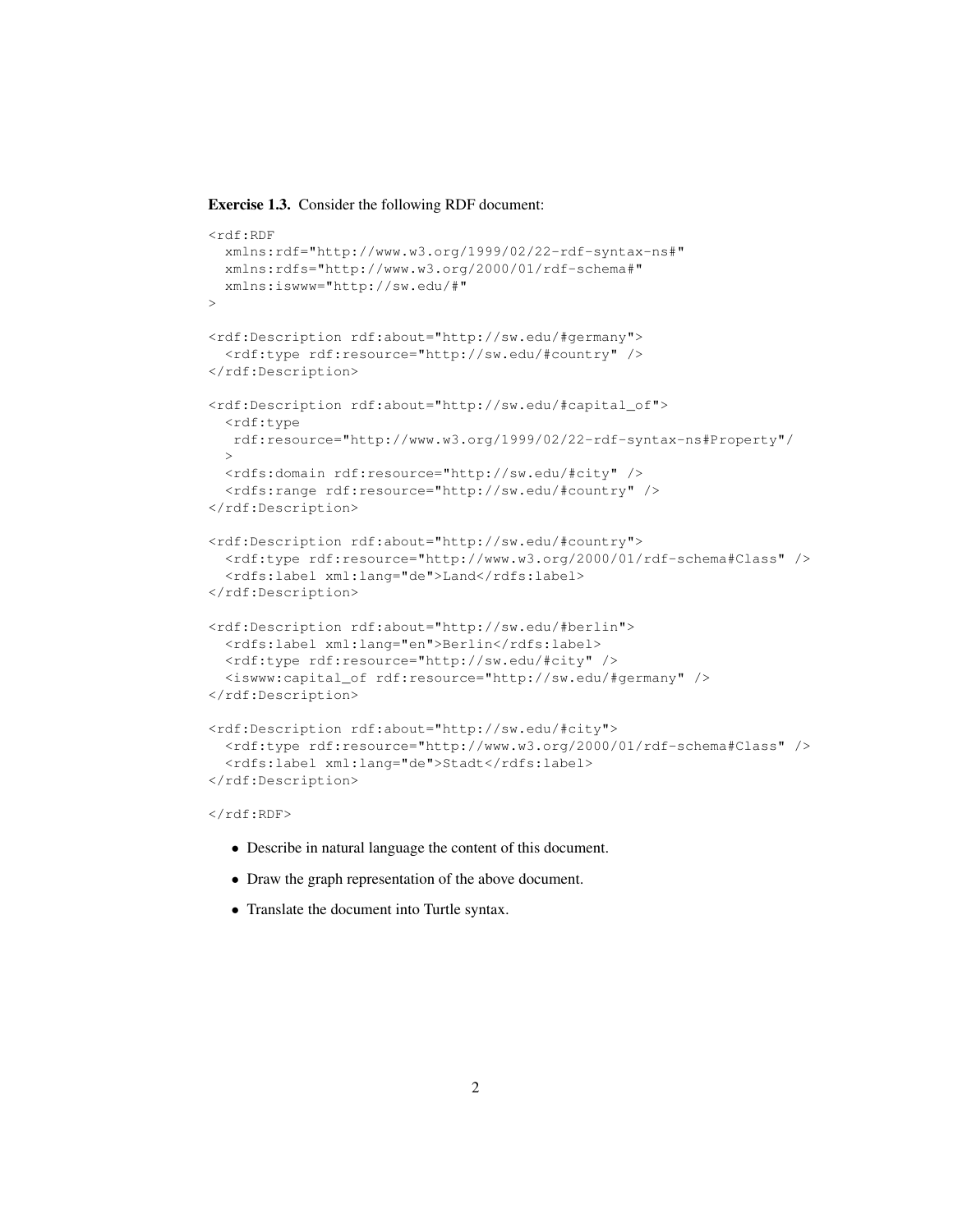

Exercise 1.4. Represent the following sketch of an RDF graph in RDF/XML syntax:



Exercise 1.6. Represent the following sentences graphically by means of reified triples (for space reasons, you may use usual prefixes instead of full URIs):

- Romeo thought that Juliet was dead.
- John believes that Mary wants to marry him.
- The dwarf noticed that somebody had been eating from his plate.

Exercise 1.7. Decide whether the following propositions can be satisfactorily modeled in RDFS and, if so, give the corresponding RDF(S) specification.

- Every pizza is a meal.
- Pizzas always have at least two toppings.
- Every pizza from the class PizzaMargarita has a Tomato topping.
- Everything having a topping is a pizza.
- No pizza from the class PizzaMargarita has a topping from the class Meat.
- "Having a topping" is a containedness relation.

Exercise 1.8. Describe an RDFS interpretation that is a model of the example ontology from Exercise 1.4.

Exercise 1.9. For the ontology from Exercise 1.4, find

- a triple that is simply entailed,
- a triple that is RDF-entailed but not simply entailed,
- a triple that is RDFS-entailed but not RDF-entailed.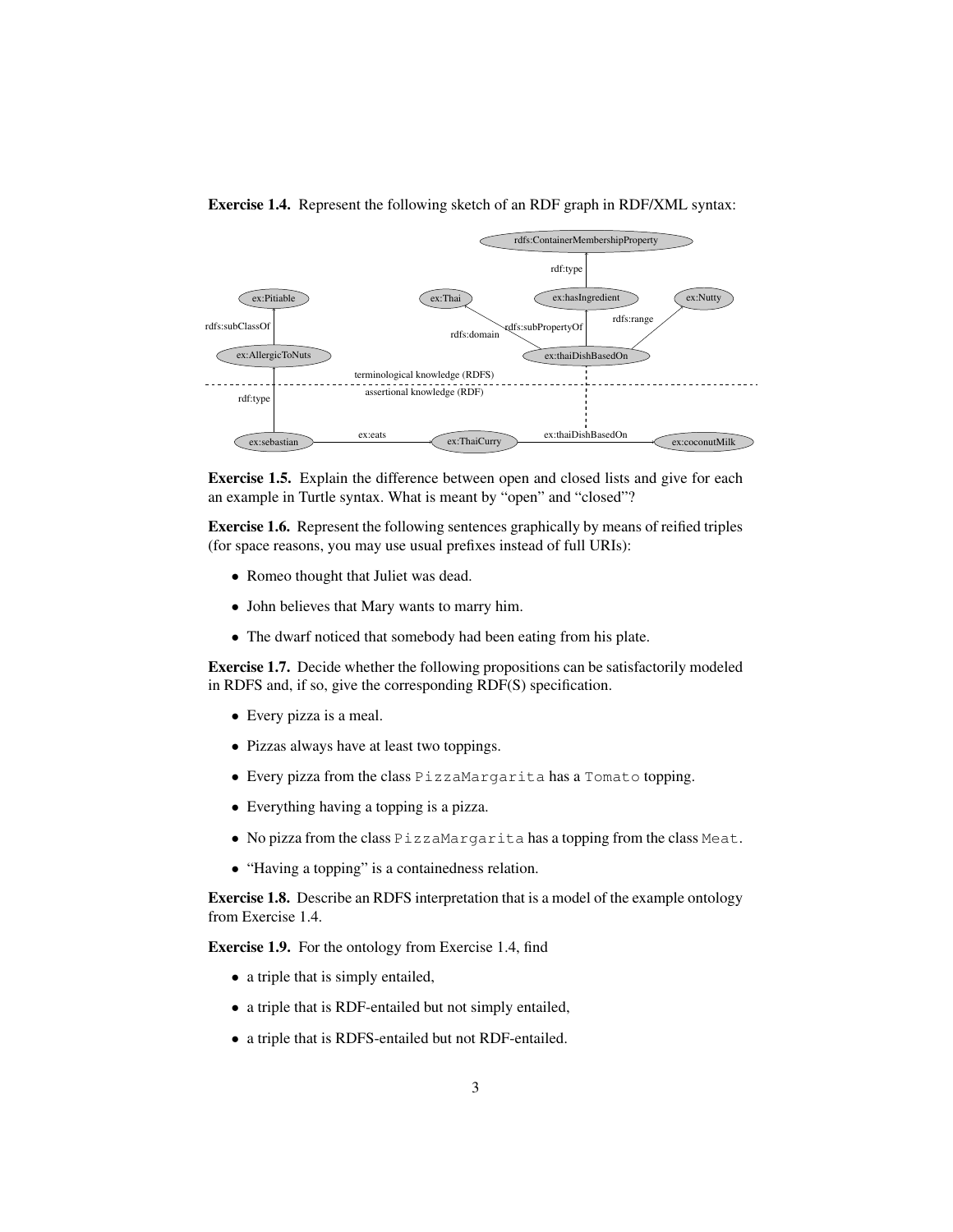Exercise 1.10. As you know, the unique name assumption does not hold in RDF(S), i.e. in a model, several URIs might be assigned to the same resource. Contemplate whether (and if so, how) it is possible to specify in RDFS that two given URIs refer to the same resource.

Exercise 1.11. The empty graph does not contain any triples (i.e. it corresponds to the empty set). Give derivations showing that the empty graph RDFS-entails the following triples:

- 1. rdfs:Resource rdf:type rdfs:Class .
- 2. rdfs:Class rdf:type rdfs:Class .
- 3. rdfs:Literal rdf:type rdfs:Class .
- 4. rdf:XMLLiteral rdf:type rdfs:Class .
- 5. rdfs:Datatype rdf:type rdfs:Class .
- 6. rdf:Seq rdf:type rdfs:Class .
- 7. rdf:Bag rdf:type rdfs:Class .
- 8. rdf:Alt rdf:type rdfs:Class .
- 9. rdfs:Container rdf:type rdfs:Class .
- 10. rdf:List rdf:type rdfs:Class .
- 11. rdfs:ContainerMembershipProperty rdf:type rdfs:Class .
- 12. rdf:Property rdf:type rdfs:Class .
- 13. rdf:Statement rdf:type rdfs:Class .
- 14. rdfs:domain rdf:type rdf:Property .
- 15. rdfs:range rdf:type rdf:Property .
- 16. rdfs:subPropertyOf rdf:type rdf:Property .
- 17. rdfs:subClassOf rdf:type rdf:Property .
- 18. rdfs:member rdf:type rdf:Property .
- 19. rdfs:seeAlso rdf:type rdf:Property .
- 20. rdfs:isDefinedBy rdf:type rdf:Property .
- 21. rdfs:comment rdf:type rdf:Property .
- 22. rdfs:label rdf:type rdf:Property .